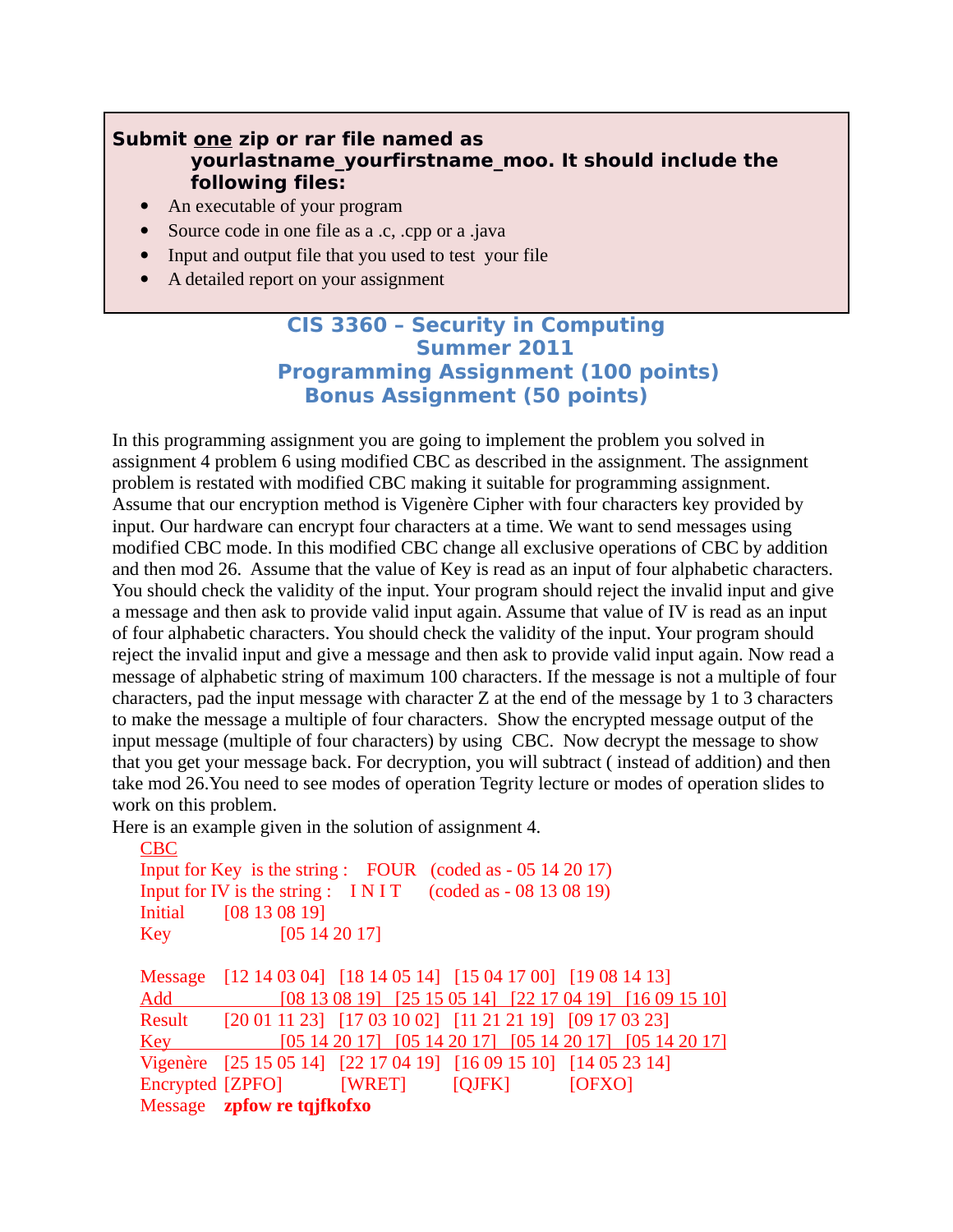## **Decryption**

| Encrypted Message:          | $[25 15 05 14]$ $[22 17 04 19]$ $[16 09 15 10]$ $[14 05 23 14]$                                                                                                                                         |
|-----------------------------|---------------------------------------------------------------------------------------------------------------------------------------------------------------------------------------------------------|
| <b>Subtract Key</b>         | [05 14 20 17] [05 14 20 17] [05 14 20 17] [05 14 20 17]                                                                                                                                                 |
| Result                      | $[20 01 11 23]$ $[17 03 10 02]$ $[11 21 21 19]$ $[09 17 03 23]$                                                                                                                                         |
| <b>Subtract init/Cipher</b> | $\begin{bmatrix} 08 & 13 & 08 & 19 \end{bmatrix}$ $\begin{bmatrix} 25 & 15 & 05 & 14 \end{bmatrix}$ $\begin{bmatrix} 22 & 17 & 04 & 19 \end{bmatrix}$ $\begin{bmatrix} 16 & 09 & 15 & 10 \end{bmatrix}$ |
| Message                     | $[12 14 03 04]$ $[18 14 05 14]$ $[15 04 17 00]$ $[19 08$                                                                                                                                                |
| 14 13]                      |                                                                                                                                                                                                         |

## **Bonus Problem**

Create a check sum of four characters on the code using add and then mod 26 on each character. Create a 26's complement of checksum and add it at the end of the encrypted message. The 26's complement of a number X between 0 and 25 is defined as  $(26 - X)$  mod 26. For example if X is zero, 26's complement of X is also zero. If X is 5, 26's complement of X is 21.

When you decrypt the message, you first check the checksum of the message. If the result is all zero, then the message is okay. Decrypt the message except the last four character of the encrypted message.

Example continued

Encrypted Message: [25 15 05 14] [22 17 04 19] [16 09 15 10] [14 05 23 14] Check sum generation Code of first four characters [25 15 05 14] Add next four characters [22 17 04 19] Result [21 06 09 07] Add next four characters [16 09 15 10] Result [11 15 24 17] Add next four characters [14 05 23 14] Result [25 20 01 05] 26's complement [01 06 25 21]

Transmitted message: [25 15 05 14] [22 17 04 19] [16 09 15 10] [14 05 23 14] [01 06 25 21]

Checking for Checksum

If you add first four blocks as shown above, you will get: [25 20 01 05] Now you add [01 06 25 21]. You will get [00 00 00 00]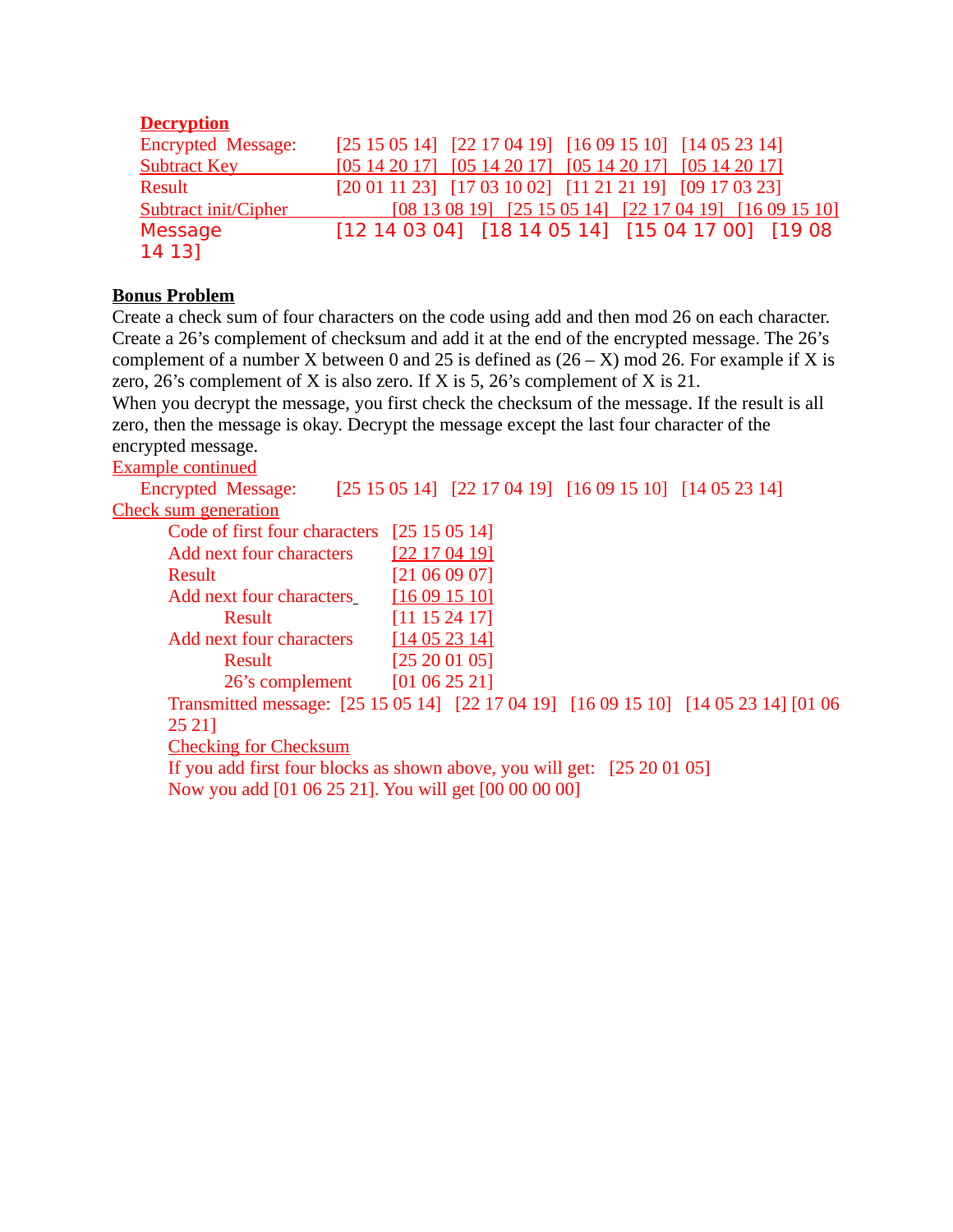## **What to submit:**

Submit an archive file (zip or rar) with the name yourlastname\_yourfirstname\_crc. Include the following three files in your archive file:

- An executable of your program
- Source code in one file as a .c, .cpp or a .java
- Input and output file that your created to test your program
- A detailed report on your assignment

## **Report format:**

In your report, include the following information:

- Description of the program's functionality. Explain each functional code block.
- Include any missing functionality or erroneous behavior
- Description of input to the program and output of the program
- What language was used and what compiler was used
- One test file that you used and output from that test file for a sample run of your program

## **Input format:**

Your program should prompt the user for the following input:

Enter the alphabetic key (4 character) for encryption:

Enter four value alphabetic character IV:

Enter the name of input file with message M:

-------------Menu------------- 1. Encrypt M

- 
- 2. Decrypt encrypted message 3. Encrypt M and add checksum
- 4. Determine checksum and decrypt encrypted
- message

5. Exit

Choose from the above menu:

You must check for input correctness also, by implementing code to:

- Verify that user has input a valid option in the menu. If invalid, prompt for menu again.
- Verify that the file that the user has entered actually exists. If the file does not exist, prompt for file again.
- Verify that each character in the input file is a valid alphabetic character

## **Output format:**

Print out the key value (four alphabetic characters) given as input.

Print out the IV value (four alphabetic characters) given as input.

The input file will contain data in alphabetic character. Print out the alphabetic file that is read. Next, you will encrypt the file with the key and IV using 16 characters at a time.